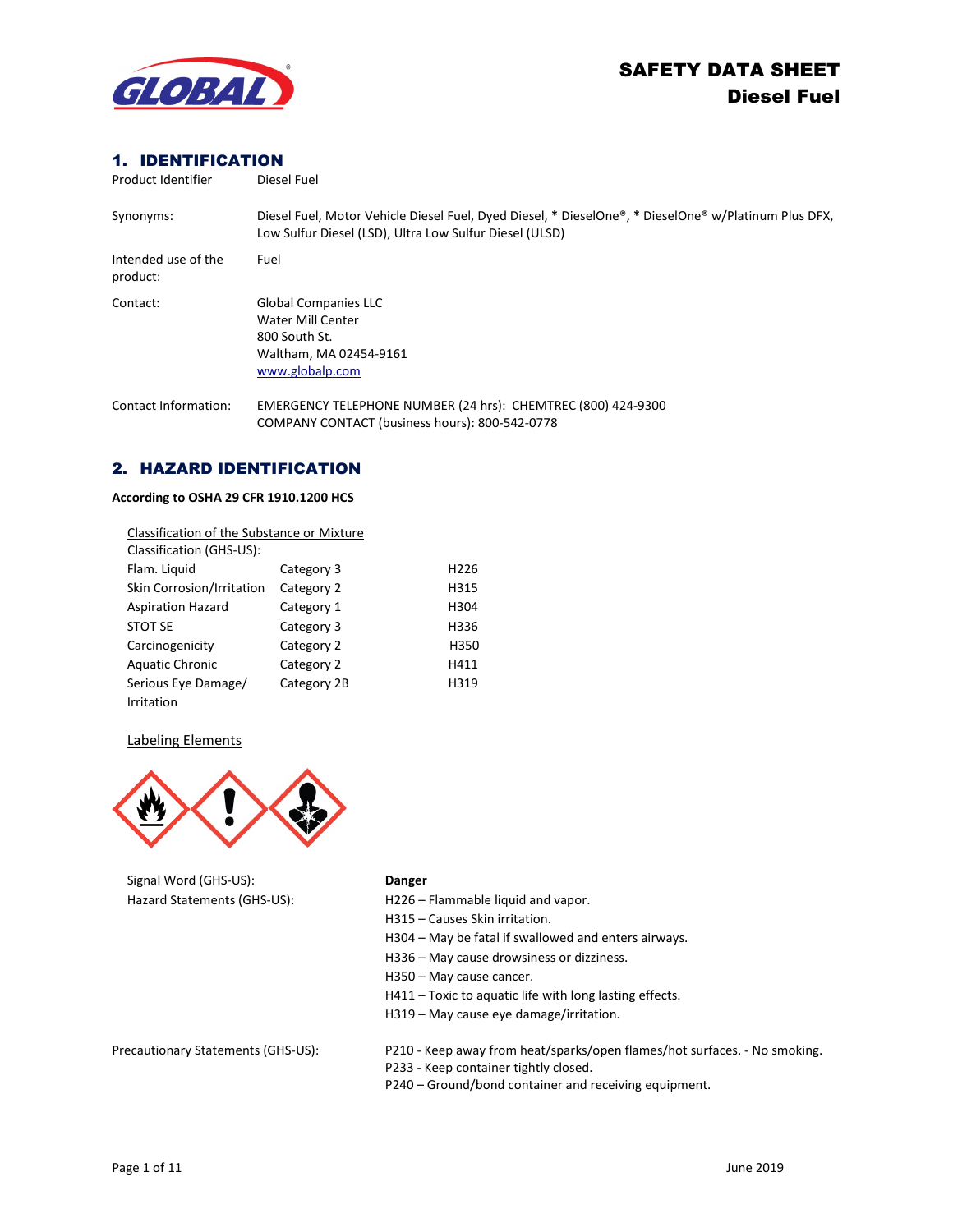

P241 – Use explosion-proof electrical/ventilating/lighting equipment pursuant to applicable electrical code.

P242 – Use only non-sparking tools.

P243 – Take precautionary measures against static discharge.

P261 – Avoid breathing dust/fume/gas/mist/vapors/spray.

P264 – Wash skin thoroughly after handling.

P271 – Use only outdoors or in a well-ventilated area.

P273 – Avoid release to the environment.

P280 - Wear protective gloves/protective clothing/eye protection/face protection.

P303+361+353 - If on skin (or hair): Take off immediately all contaminated clothing. Rinse with water/shower.

P308+311 - If exposed or concerned: Get medical advice/attention.

P301+310 - If swallowed: Immediately call a poison center/doctor/…

P331 - Do NOT induce vomiting.

P370+P378 – In case of fire use firefighting foam or other appropriate media for Class B fires to extinguish.

P403+235 - Store in a well-ventilated place. Keep cool.

P405 - Store locked up.

P501 – Dispose of contents/container in accordance with local/regional/national/international regulation.

#### **Other information:**



# 3. COMPOSITION / INFORMATION ON INGREDIENTS

# **Chemical Composition Information**

Mixture

| <b>Name</b> | <b>Product Identifier (CAS#)</b> | $%$ (w/w) | <b>Classification</b>                     |
|-------------|----------------------------------|-----------|-------------------------------------------|
| Diesel Fuel | 68476-34-6                       | 100       | Flam Lig. 3, H226; Skin Irrit. 2, H315;   |
|             |                                  |           | Aspiration 1, H304; STOT SE 3, H336;      |
|             |                                  |           | Carc.2. H350; Aquatic chronic 2, H411     |
| Naphthalene | $91 - 20 - 3$                    | < 0.1     | Carc. 2, H351; Acute Tox. 4, H302;        |
|             |                                  |           | Aquatic Acute 1, H400; Aquatic Chronic 1, |
|             |                                  |           | H410                                      |

#### **Additional Formulation Information:**

Diesel Fuel consists of C9+ hydrocarbons resulting from distillation of crude oil.

Low Sulfur Diesel Fuel typically contains less than 500 ppm of sulfur

Ultra Low Sulfur Diesel Fuel typically contains less than 15 ppm of sulfur

### 4. FIRST AID MEASURES

| Route      | <b>Measures</b>                                                                                                   |
|------------|-------------------------------------------------------------------------------------------------------------------|
| Inhalation | Remove person to fresh air. If person is not breathing, ensure an open airway and provide artificial respiration. |
|            | If necessary, provide additional oxygen once breathing is restored if trained to do so. Seek medical attention    |
|            | immediately.                                                                                                      |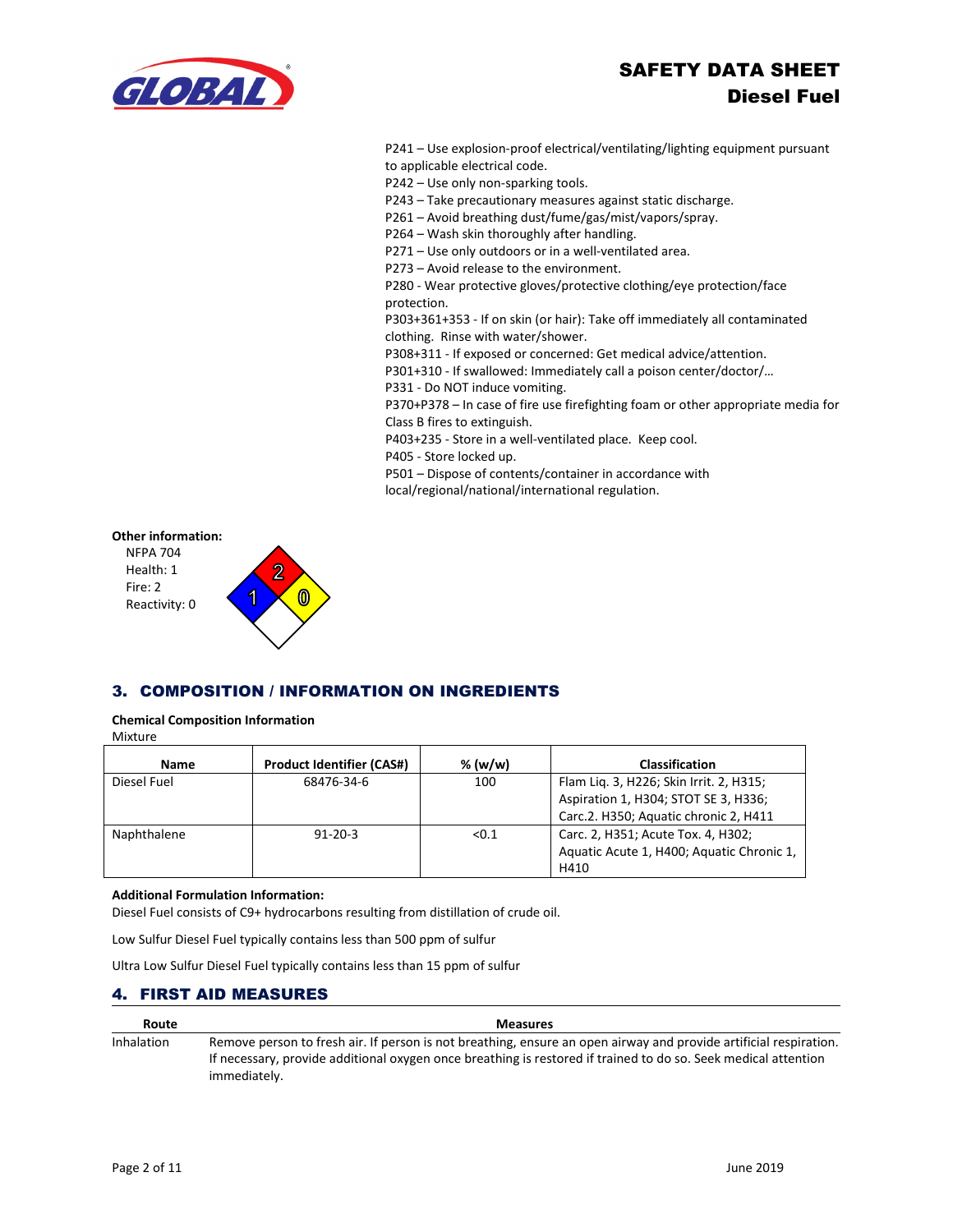

| Route        | <b>Measures</b>                                                                                                                                                                                                                                                                                                                                                                                                                                                                               |
|--------------|-----------------------------------------------------------------------------------------------------------------------------------------------------------------------------------------------------------------------------------------------------------------------------------------------------------------------------------------------------------------------------------------------------------------------------------------------------------------------------------------------|
| Ingestion    | Aspiration Hazard: DO NOT INDUCE VOMITING. Do not give liquids. Obtain immediate medical attention. If<br>spontaneous vomiting occurs, lean victim forward to reduce the risk of aspiration. Ingestion may cause<br>gastrointestinal disturbances including irritation, nausea, vomiting, and diarrhea, and central nervous system<br>(brain) effects similar to alcohol intoxication. In severe cases, tremors, convulsions, loss of consciousness,<br>coma, respiratory failure, and death. |
| Eye Contact  | In case of contact with eyes, immediately flush with clean, low-pressure water for at least 15 min. Hold eyelids<br>open to ensure adequate flushing. Seek medical attention. In case of contact lenses, remove immediately.                                                                                                                                                                                                                                                                  |
| Skin Contact | Remove contaminated clothing and shoes. Wash contaminated areas thoroughly with soap and water or<br>waterless hand cleanser. Obtain medical attention if irritation or redness develops. Thermal burns require<br>immediate medical attention depending on the severity and of the area of the body burned.                                                                                                                                                                                  |

#### **Most Important Symptoms**

Contact with eyes and face may cause irritation. Long-term exposure may cause dermatitis (itching, irritation, pain and swelling).

Inhalation may cause irritation and significant or long term exposure could cause respiratory insufficiency and pulmonary edema.

Ingestion may cause aspiration, gastrointestinal disturbance, and CNS effects.

#### **Immediate Medical Attention and Special Treatment**

For contact with skin or eyes, immediately wash or flush contaminated eyes with gently flowing water. If possible, irrigate each eye continuously with 0.9% saline (NS). If ingested, rinse mouth. Do NOT induce vomiting, as this may cause chemical pneumonia (fluid in the lungs).

If inhaled, administer oxygen or establish a patent airway if breathing is labored. Suction if necessary. Monitor closely, anticipate seizures. Consider orotracheal or nostracheal intubation of airway control if patient is unconscious or is in severe respiratory distress.

Discard any clothing or shoes contaminated as they may be flammable.

# 5. FIRE-FIGHTING MEASURES

#### **Extinguishing Media**

Foam, carbon dioxide, dry chemical are most suitable

SMALL FIRES: Any extinguisher suitable for Class B fires, dry chemical, C02, water spray, firefighting foam, or Halon. Small fires in the incipient (beginning) stage may typically be extinguished using handheld portable fire extinguishers and other firefighting equipment.

LARGE FIRES: Foam, carbon dioxide, dry chemical. Water may be ineffective for fighting the fire, but may be used to cool fireexposed containers.

#### **Specific Hazards / Products of Combustion**

Moderate fire hazard when exposed to heat or flame with a very low flash point. Product is flammable and easily ignited when exposed to heat, spark, open flame or other source of ignition. Flowing product may be ignited by self-generated static electricity. When mixed with air and exposed to an ignition source, flammable vapors can burn in the open or explode in confined spaces. Being heavier than air, vapors may travel long distances to an ignition source and flash back. Runoff to sewer may cause fire or explosion hazard.

Combustion may produce smoke, carbon monoxide and other products of incomplete combustion.

#### **Special Precautions and Protective Equipment for Firefighters**

Isolate area around container involved in fire. Cool tanks, shells, and containers exposed to fire and excessive heat with water. For massive fires the use of unmanned hose holders or monitor nozzles may be advantageous to further minimize personnel exposure. Major fires may require withdrawal, allowing the tank to burn. Large storage tank fires typically require specially trained personnel and equipment to extinguish the fire, often including the need for properly applied firefighting foam.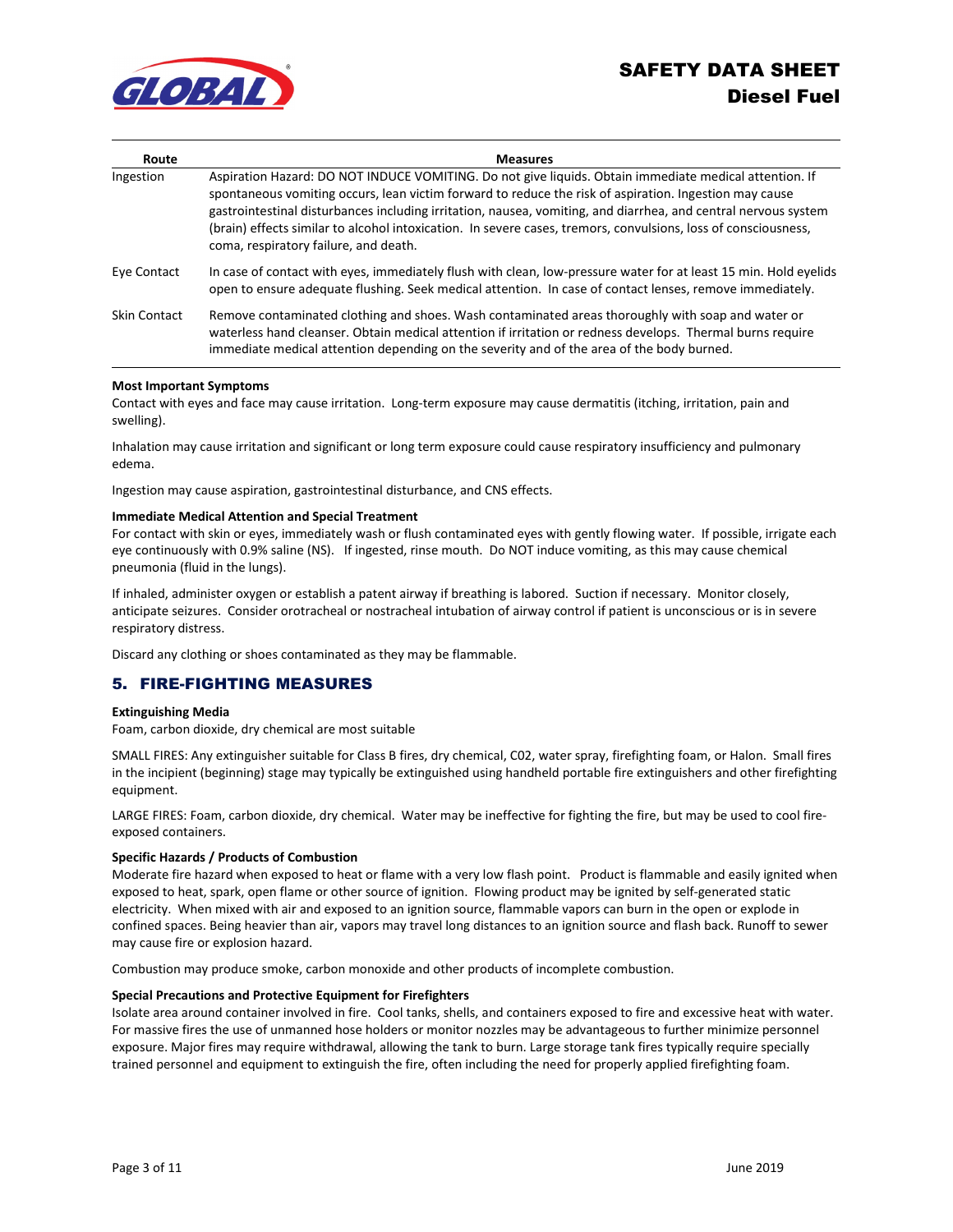

#### **Fighting Equipment/Instructions**

Firefighting activities that may result in potential exposure to high heat, smoke or toxic by-products of combustion should require NIOSH- approved pressure-demand self-contained breathing apparatus with full face piece and protective clothing.

**Refer to Section 9 for fire properties of this chemical including flash point, auto ignition temperature, and explosive limits.**

# 6. ACCIDENTAL RELEASE MEASURES

#### **ACTIVATE FACILITY SPCC, SPILL CONTINGENCY or EMERGENCY PLAN.**

#### **Personal Precautions**

Due to high vapor density, flammable / toxic vapors may be present in low lying areas, dikes, pits, drains, or trenches. Vapors may accumulate in low lying areas and reach ignitable concentrations. Ventilate the area. Use of non-sparking tools and intrinsically safe equipment is recommended. Potential for flammable atmosphere should be monitored using a combustible gas indicator positioned downwind of the spill area. Refer to Sections 2 and 7 for further hazard warnings and handling instructions.

Use appropriate personal protective equipment to prevent eye/skin contact and absorption. Use NIOSH approved respiratory protection, if warranted, to prevent exposures above permissible limits. Refer to Section 8. Contaminated clothing should not be near sources of ignition.

#### **Emergency Measures**

As an immediate precautionary measure, isolate spill or leak area for at least 50 meters (150 feet) in all directions. Consider wind direction. Secure all ignition sources (flame, spark, hot work, hot metal, etc.) from area. Evaluate the direction of product travel, diking sewers, etc. to confirm spill areas. Do not touch or walk-through spilled material. For large spills, isolate initial action distance downwind 1,000 ft. (300 m).

#### **Environmental Precautions**

Stop the spill to prevent environmental release if it can be done safely. Product is toxic to aquatic life. Take action to isolate environmental receptors including drains, storm sewers and natural water bodies. Keep on impervious surface if at all possible. Use water sparingly to prevent product from spreading. Foam and absorbents may be used to reduce / prevent airborne release.

Spills may infiltrate subsurface soil and groundwater; professional assistance may be necessary to determine the extent of subsurface impact.

Follow federal, state or local requirements for reporting environmental release where necessary. Refer to Section 15 for further information.

#### **Containment and Clean-Up Methods**

Carefully contain and stop the source of the spill, if safe to do so. Protect bodies of water by diking absorbents, or absorbent boom, if possible. Do not flush down sewer or drainage systems, unless system is designed and permitted to handle such material. The use of firefighting foam may be useful in certain situations to reduce vapors. The proper use of water spray may effectively disperse product vapors or the liquid itself, preventing contact with ignition sources or areas/equipment that require protection.

Take up with dry earth, sand or other non-combustible, inert oil absorbing materials. Carefully shovel, scoop or sweep up into a waste container with clean, non-sparking tools for reclamation or disposal. Response and cleanup crews must be properly trained and must utilize proper protective equipment. Refer to Section 8 for appropriate protective equipment.

# 7. HANDLING AND STORAGE

### **USE ONLY AS A FUEL. DO NOT SIPHON BY MOUTH.**

#### **Handling Precautions**

Handle as a flammable liquid. Keep away from heat, sparks, and open flame. No smoking. Electrical equipment should be approved for classified area. Bond and ground containers during product transfer pursuant to NFPA 70 and API RP 2003 to reduce the possibility of static-initiated fire or explosion. Follow precautions to prevent static initiated fire.

Use good personal hygiene practices. Use only with protective equipment specified in Section 8. Avoid repeated and/or prolonged skin exposure. Use only outdoors or in well ventilated areas. Wash hands before eating, drinking, smoking, or using toilet facilities. Do not use as a cleaning solvent on the skin. Do not use solvents or harsh abrasive skin cleaners for washing this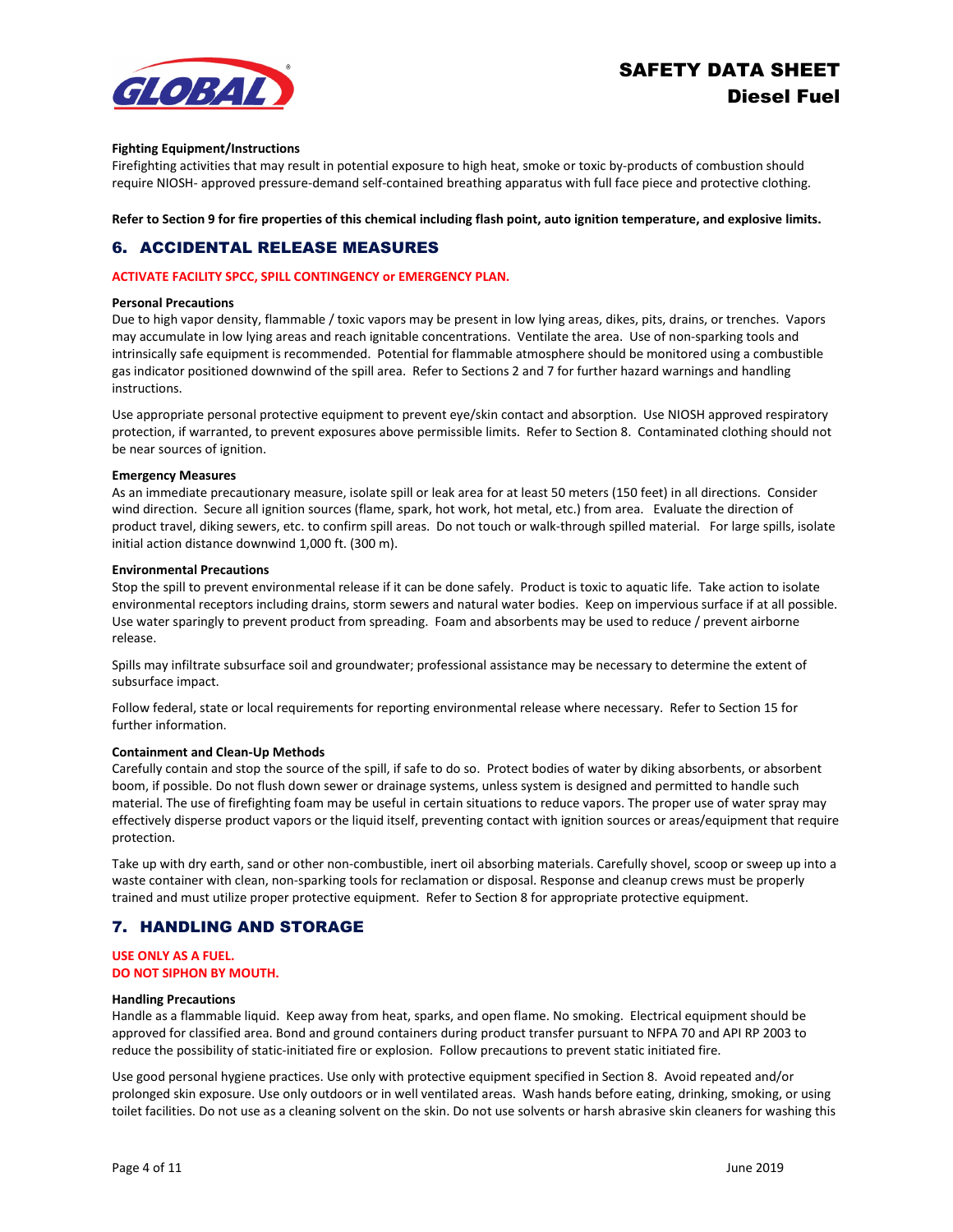

product from exposed skin areas. Waterless hand cleaners are effective. Promptly remove contaminated clothing and launder before reuse. Use care when laundering to prevent the formation of flammable vapors which could ignite via washer or dryer. Consider the need to discard contaminated leather shoes and gloves. Emergency eye wash capability should be available in the near proximity to operations presenting a potential splash exposure.

Special slow load procedures for "switch loading" must be followed to avoid the static ignition hazard that can exist when higher flash point material (such as fuel oil) is loaded into tanks previously containing low flash point products (such as this product) - see API RP 2003, "Protection Against Ignitions Arising Out Of Static, Lightning and Stray Currents."

#### **Storage**

Large quantities of diesel fuel are stored in tanks or portable containers at an ambient storage temperature. Separate from incompatible chemicals (Refer to Section 10) by distance or secondary containment. Keep away from flame, sparks, excessive temperatures and open flame. Use approved vented containers that are clearly labeled. Label all secondary containers that this material is transferred into with the chemical name and associated hazard(s). Empty product containers or vessels may contain flammable vapors. Do not pressurize, cut, heat, weld or expose such containers to sources of ignition.

Storage tanks should have a venting system. If stored in small containers, the area should be well ventilated, away from ignition sources and protected from potential damage or vehicular traffic. Post "No Smoking" signs in product storage areas. This storage area should comply with NFPA 30 "Flammable and Combustible Liquid Code" or applicable building code. The cleaning of tanks previously containing this product should follow API Recommended Practice (RP) 2013 "Cleaning Mobile Tanks in Flammable and Combustible Liquid Service" and API RP 2015 "Safe Entry and Cleaning of Petroleum Storage Tanks".

#### **Incompatibles**

Keep away from strong oxidizers, ignition sources and heat.

# 8. EXPOSURE CONTROLS / PERSONAL PROTECTION

**Occupational Exposure Limits**

| Component   | CAS#          | List                 | Value         |
|-------------|---------------|----------------------|---------------|
| Diesel Fuel | 68476-34-6    | ACGIH TLV-TWA        | 100 mg/m $3*$ |
| Naphthalene | $91 - 20 - 3$ | <b>ACGIH TLV-TWA</b> | 10 ppm        |
|             |               | OSHA PEL             | 10 ppm        |
|             |               | <b>ACGIH STEL</b>    | 15 ppm        |

\*Critical effects; Skin; A3; CNS impairment.

#### **Engineering Controls**

Use adequate ventilation to keep vapor concentrations of this product below occupational exposure and flammability limits, particularly in confined spaces. Intrinsically safe equipment and non-sparking tools shall be used in circumstances where concentrations may exceed lower flammable limits. Grounding and bonding shall be used to prevent accumulation and discharge of static electricity. Emergency shower and eyewash should be provided in proximity to handling areas in the event of exposure to decontaminate.

#### **Personal Protective Equipment**

| <b>Exposure</b> | Equipment                                                                                                                                                                                                                                                                                                                                                                                                               |
|-----------------|-------------------------------------------------------------------------------------------------------------------------------------------------------------------------------------------------------------------------------------------------------------------------------------------------------------------------------------------------------------------------------------------------------------------------|
| Eye / Face      | Wear appropriate chemical protective glasses or goggles or face shields to prevent skin and eye contact<br>especially caused from splashing.                                                                                                                                                                                                                                                                            |
| Skin            | Wear appropriate personal protective clothing to prevent skin contact. Gloves constructed of nitrile,<br>neoprene or PVC are recommended when handling this material. Chemical protective clothing such as of E.I.<br>DuPont TyChem®, Saranex® or equivalent recommended based on degree of exposure. Note: The resistance<br>of specific material may vary from product to product as well as with degree of exposure. |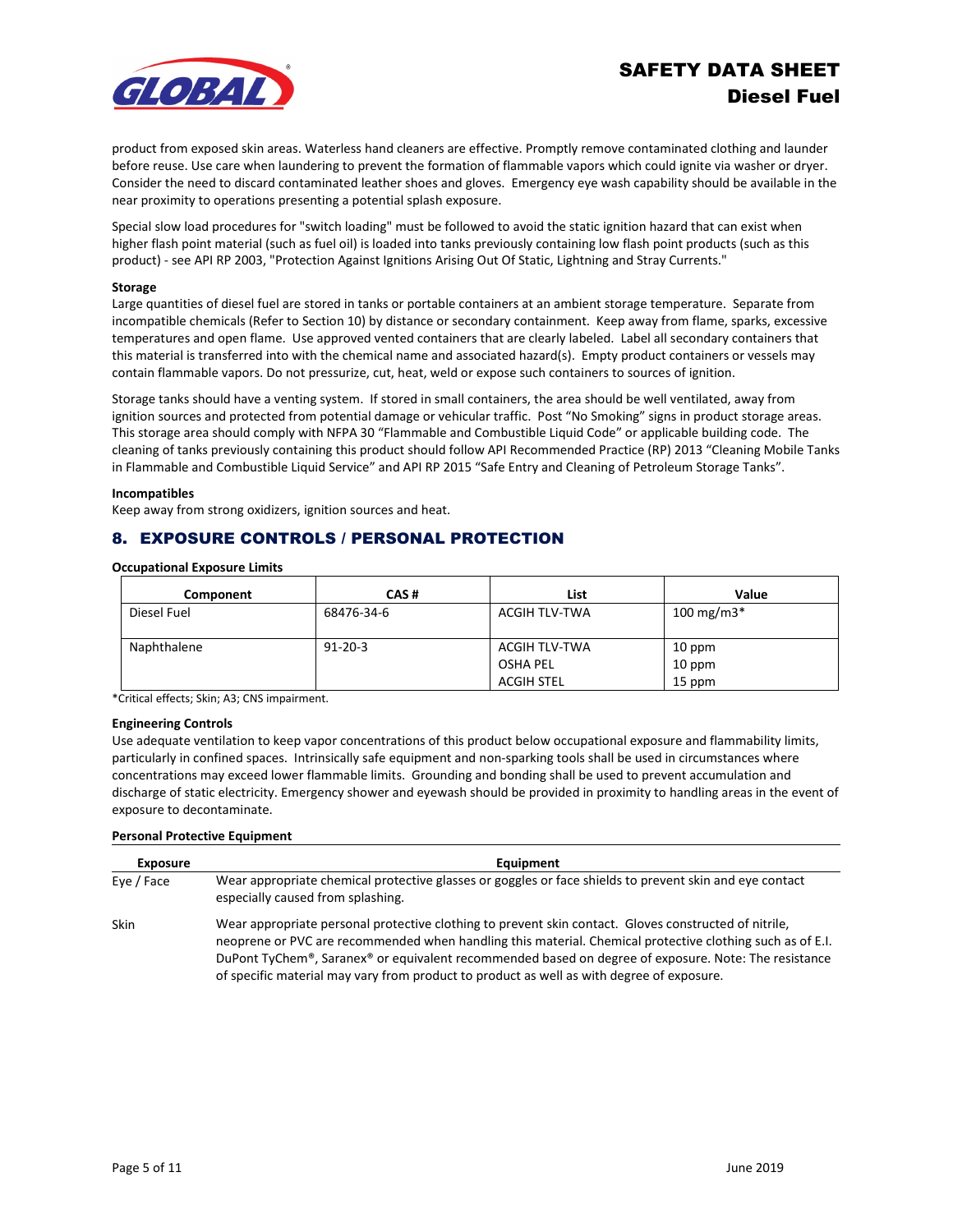



| <b>Exposure</b> | Equipment                                                                                                                                                                                                                                                                                                                                                                                                                                                                                                     |  |  |
|-----------------|---------------------------------------------------------------------------------------------------------------------------------------------------------------------------------------------------------------------------------------------------------------------------------------------------------------------------------------------------------------------------------------------------------------------------------------------------------------------------------------------------------------|--|--|
| Respiratory     | A NIOSH/MSHA-approved air-purifying respirator with organic vapor cartridges or canister may be<br>permissible under certain circumstances where airborne concentrations are or may be expected to exceed<br>exposure limits or for odor or irritation. Protection provided by air-purifying respirators is limited. Refer to<br>OSHA 29 CFR 1910.134, ANSI Z88.2-1992, NIOSH Respirator Decision Logic, and the manufacturer for<br>additional guidance on respiratory protection selection and limitations. |  |  |
|                 | Use a positive pressure, air-supplied respirator if there is a potential for uncontrolled release, exposure levels<br>are not known, in oxygen-deficient atmospheres, or any other circumstance where an air-purifying respirator<br>may not provide adequate protection.                                                                                                                                                                                                                                     |  |  |
| Thermal         | Product is stored at ambient temperature. No thermal protection is required except for emergency<br>operations involving actual or potential for fire. Use adequate ventilation to keep vapor concentrations of<br>this product below occupational exposure and flammability limits, particularly in confined spaces.                                                                                                                                                                                         |  |  |

# 9. PHYSICAL AND CHEMICAL PROPERTIES

| Property                                    | Value                                                            |             |  |
|---------------------------------------------|------------------------------------------------------------------|-------------|--|
| Appearance                                  | Clear or straw-colored liquid. May be dyed red for distribution. |             |  |
| Odor                                        | Mild characteristic petroleum distillate odor.                   |             |  |
| Odor Threshold                              | $<$ 1 ppm                                                        |             |  |
| pH                                          | Not available                                                    |             |  |
| <b>Melting Point</b>                        | -22 to -0.4 °F (-30 to -18 °C)                                   |             |  |
| <b>Boiling Point Range</b>                  | 320 to 690 °F (160 to 366 °C)                                    |             |  |
| <b>Flash Point</b>                          | > 125.6 °F (52 °C) PMCC                                          |             |  |
| <b>Evaporation Rate</b>                     | Slow, varies with conditions                                     |             |  |
| Flammability                                | Flammable liquid (OSHA defined)                                  |             |  |
| <b>Flammable Limits</b>                     | $0.6 % - 6.5%$                                                   |             |  |
| Vapor Pressure                              | 0.009 psia @ 70 °F                                               |             |  |
| Vapor Density                               | >1                                                               | $(air=1)$   |  |
| <b>Specific Gravity</b>                     | $0.83 - 0.86$ @ 60 °F (16 °C)                                    | $(water=1)$ |  |
| Solubility                                  | Insoluble in water; miscible with other petroleum solvents.      |             |  |
| Partition Coefficient (N-<br>octanol/water) | Log Kow range of $3.3$ to $> 6.0$                                |             |  |
| <b>Autoignition Temperature</b>             | 494 °F (257 °C)                                                  |             |  |
| <b>Decomposition Temperature</b>            | When heated it emits acrid smoke and irritating vapors.          |             |  |
| Viscosity                                   | $<$ 3 cSt                                                        |             |  |
| <b>Percent Volatiles</b>                    | 100                                                              |             |  |

# 10. STABILITY AND REACTIVITY

#### **Stability**

This is a stable material that is flammable liquid (OSHA/GHS hazard category 3). Stable during transport.

### **Reactivity**

Material is not self-reacting. Flammable concentrations may be present in air. Compound can react with oxidizing materials.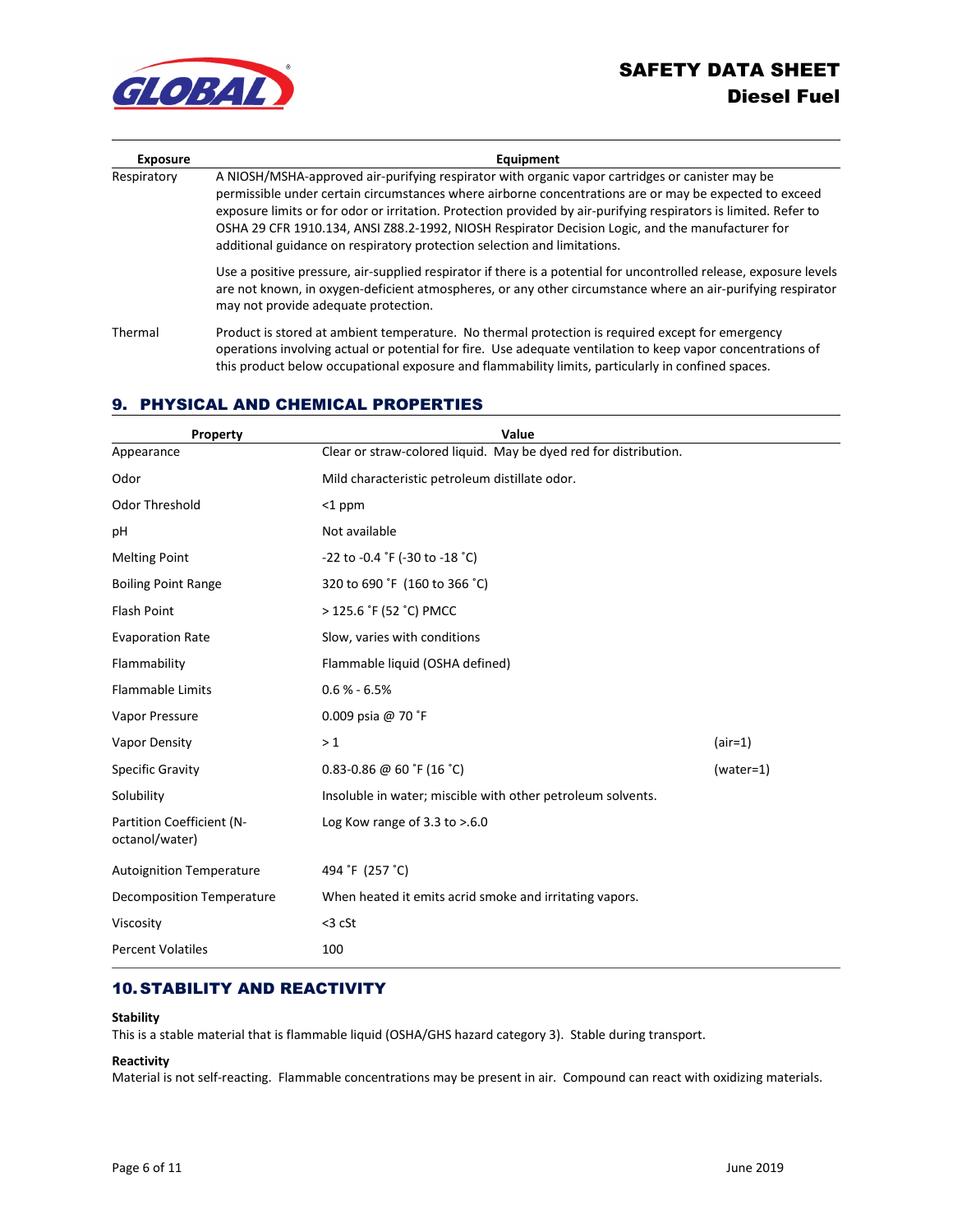

#### **Possibility of Hazardous Reactions**

Hazardous polymerization will not occur.

#### **Incompatibility**

Keep away from strong oxidizers such as nitric and sulfuric acids.

#### **Conditions to Avoid**

Avoid high temperatures, open flames, sparks, static electricity, welding, smoking and other ignition sources.

#### **Hazardous Decomposition Products**

Carbon monoxide, carbon dioxide and non-combusted hydrocarbons (smoke).

# 11. TOXICOLOGICAL INFORMATION

| <b>Acute Toxicity:</b>                  |              |
|-----------------------------------------|--------------|
| <b>Acute Toxicity (Inhalation LC50)</b> |              |
| Diesel Fuel (68476-34-6)                |              |
| <b>LC50 Inhalation Rat</b>              | $>6$ mg/l/4h |
| <b>Acute Toxicity (Dermal LD50)</b>     |              |
| Diesel Fuel (68476-34-6)                |              |
| LD50 Dermal Rabbit                      | >5000 mg/kg  |
|                                         |              |

Acute Toxicity (Oral LD50) Diesel Fuel (68476-34-6) LD50 Oral Rabbit >5000 mg/kg

Skin Corrosion/Irritation: Prolonged and repeated contact may cause skin irritation leading to dermatitis. Liquid may be absorbed through the skin in toxic amounts if large areas of skin are exposed repeatedly.

Serious Eye Damage/Irritation: Causes serious eye irritation.

Respiratory or Skin Sensitization: Not classified

Germ Cell Mutagenicity: Not classified

Teratogenicity: Not available

Carcinogenicity: OSHA: NO, IARC: Group 3, NTP: NO, ACGIH: NOIC:A3, NIOSH: NO

IARC: Group 3 – Not classifiable as to their carcinogenicity to humans ACGIH: A3 – Confirmed animal carcinogen with unknown relevance to humans

Studies have shown that similar products produce skin tumors in laboratory animals following repeated applications without washing or removal. The significance of this finding to human exposure has not been determined. Other studies with active skin carcinogens have shown that washing the animal's skin with soap and water between applications reduced tumor formation.

IARC classifies whole diesel fuel exhaust particulates (byproduct of combustion of this material) carcinogenic to humans (Group 1) and NIOSH regards diesel fuel exhaust particulate as a potential occupational carcinogen.

Reproductive Toxicity: Not classified

Specific Target Organ Toxicity (Repeated Exposure): Not classified

Specific Target Organ Toxicity (Single Exposure): Inhalation exposure may cause drowsiness or dizziness by inhalation exposure.

Aspiration Hazard: The major health threat of ingestion occurs from the danger of aspiration (breathing) of liquid drops into the lungs, particularly from vomiting. Aspiration may result in chemical pneumonia (fluid in the lungs), severe lung damage, respiratory failure and even death.

Potential Health Effects: Vapor irritating to skin, eyes, nose, and throat. Ingestion may cause gastrointestinal disturbances, including irritation, nausea, vomiting and diarrhea, and central nervous system (brain) effects similar to alcohol intoxication. In severe cases, tremors, convulsions, loss of consciousness, coma, respiratory arrest, and death may occur.

WARNING: The burning of any hydrocarbon as a fuel in an area without adequate ventilation may result in hazardous levels of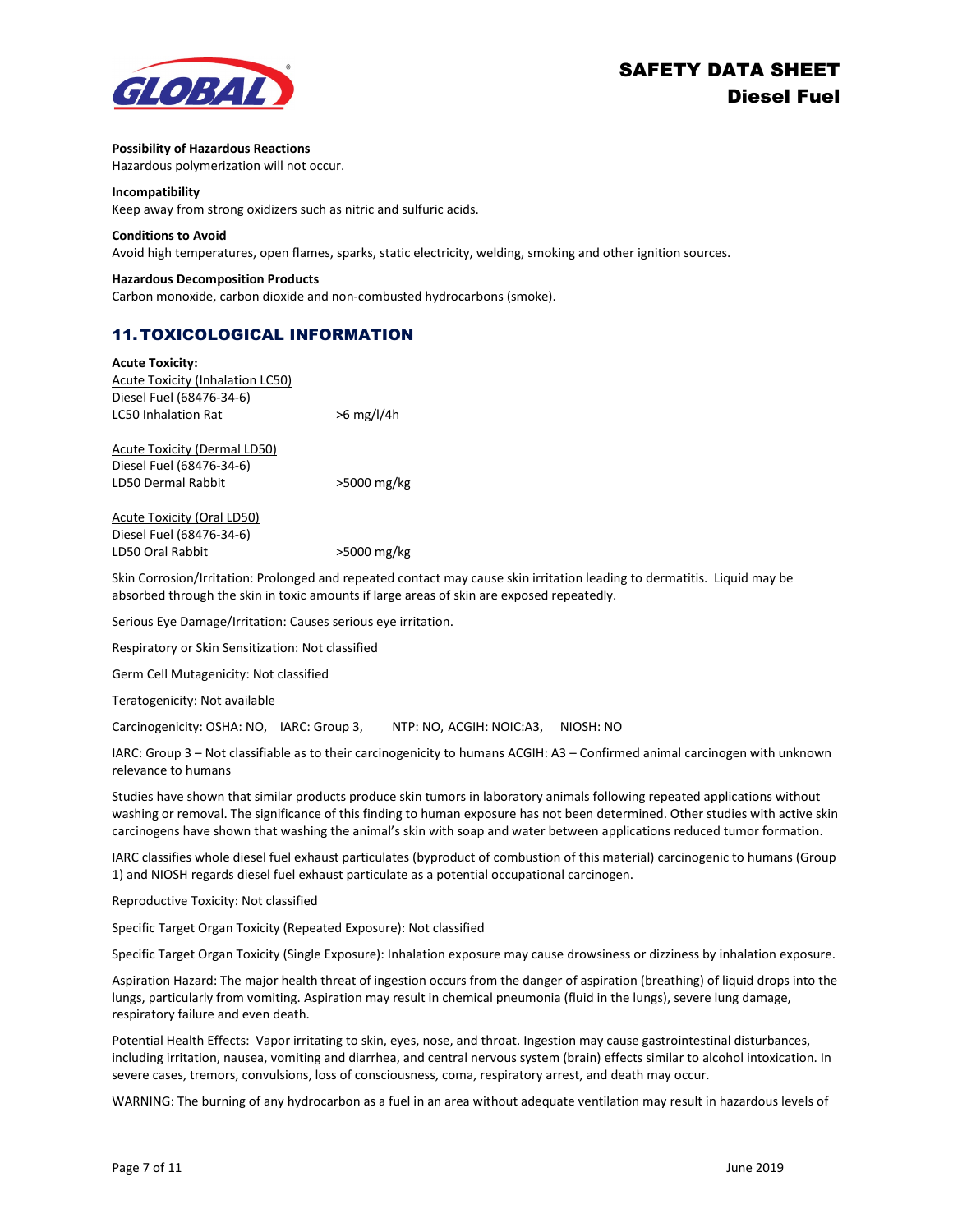

combustion products, including carbon monoxide, and inadequate oxygen levels, which may cause unconsciousness, suffocation, and death.

# 12. ECOLOGICAL INFORMATION

#### **Toxicity:**

This material is expected to be toxic to aquatic organisms and may cause long-term adverse effects in the aquatic environment.

#### Data for Component: Diesel Fuel (68476-34-6)

Material is toxic to aquatic organisms based on an acute basis (LC50/EC50 >1 but  $\leq$  10 mg/L in the most sensitive species tested).

Material is a long-term aquatic hazard based on a chronic basis (LC50/EC50 >1 but < 10 mg/L in the most sensitive species tested).

Persistence and Degradation: This material is not expected to be readily biodegradable.

Bioaccumulative Potential: Not available

Mobility in Soil: Not available

Other Adverse Effects: None known

Other Information: Avoid release to the environment.

# 13.DISPOSAL CONSIDERATIONS

Consult federal, state and local waste regulations to determine appropriate disposal options. May be considered a hazardous waste if disposed. Direct solid waste (landfill) or incineration at a solid waste facility is not permissible. Do not discharge to sanitary or storm sewer. Personnel handling waste containers should follow precautions provided in this document.

Shipping containers must be DOT authorized packages. Follow licensure and regulations for transport of hazardous material and hazardous waste as applicable.

# 14. TRANSPORT INFORMATION

#### **US DOT**

| UN Identification Number                  | NA 1993                                                                                                                 |
|-------------------------------------------|-------------------------------------------------------------------------------------------------------------------------|
| Proper Shipping Name                      | Diesel fuel                                                                                                             |
| <b>Hazard Class and Packing Group</b>     | 3. PGIII                                                                                                                |
| Shipping Label                            | Flammable liquid                                                                                                        |
| Placard / Bulk Package                    | Flammable liquid, 1993                                                                                                  |
| Emergency Response Guidebook Guide Number | 128                                                                                                                     |
|                                           | This product may be re-classified as a "Combustible Liguid" meeting the definition in 49 CFR 173.120 unless transported |

by vessel or aircraft.

Specific placard requirements must be met for shipments of this product as a Combustible Liquid by rail (See 49 CFR 172.332).

Non-bulk packages (<= 119 gal) of Combustible Liquids in package sizes less than the product reportable quantity are not regulated as hazardous materials if the material does not meet any other hazard class.

#### **IATA Information**

| <b>UN Identification Number</b>    | <b>UN 1202</b> |
|------------------------------------|----------------|
| Proper Shipping Name               | Diesel fuel    |
| Hazard Class and Packing Group     | 3, PGIII       |
| <b>ICAO Label</b>                  | 3              |
| Packing Instructions Cargo         | 310            |
| Max Quantity Per Package Cargo     | 220L           |
| Packing Instructions Passenger     | 309Y           |
| Max Quantity per Package Passenger | 60L            |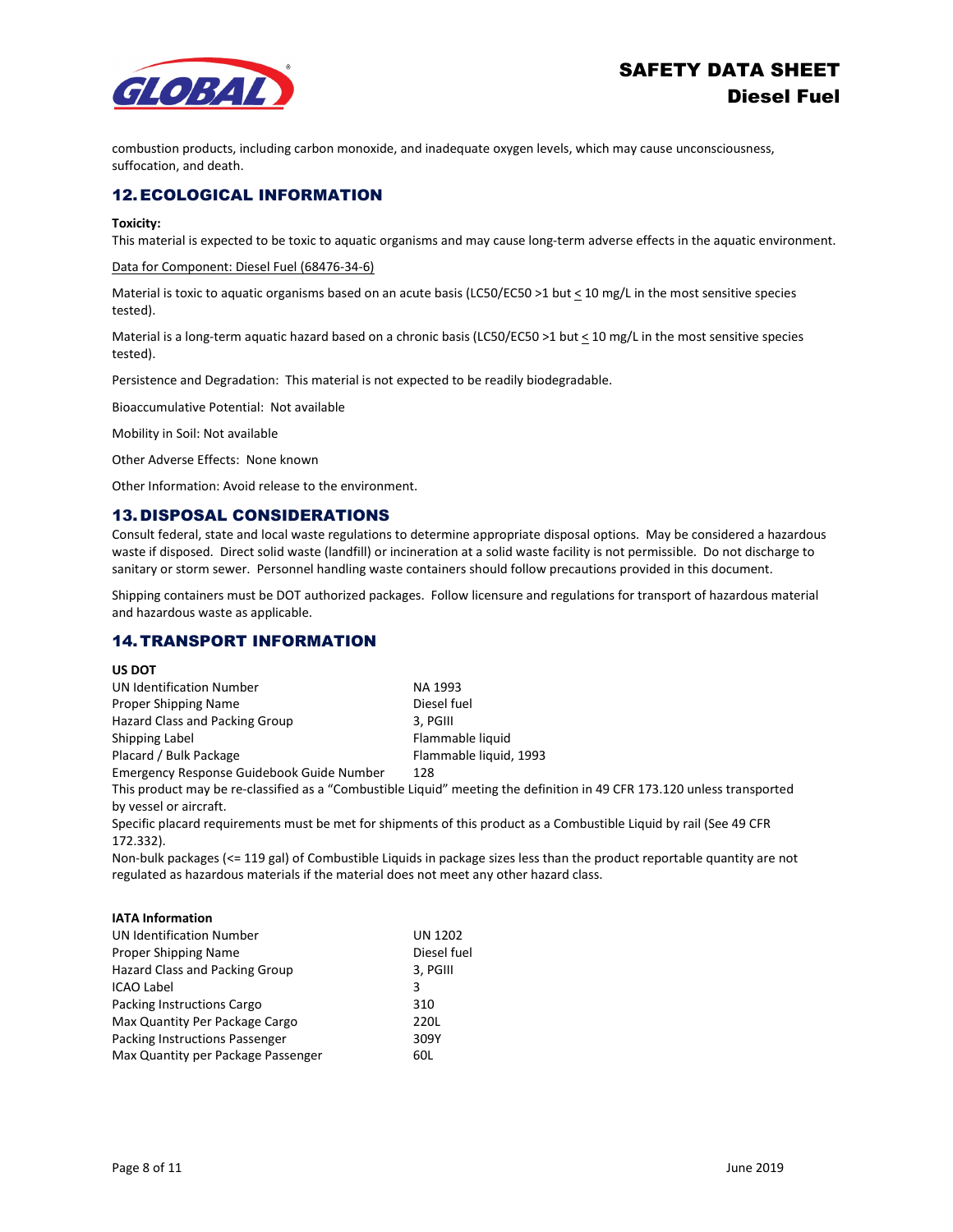

**ICAO**

| ILAU                            |                |
|---------------------------------|----------------|
| <b>UN Identification Number</b> | UN 1202        |
| Shipping Name / Description     | Diesel fuel    |
| Hazard Class and Packing Group  | 3, PG III      |
| <b>IMDG Label</b>               | 3              |
| <b>IMDG</b>                     |                |
| <b>UN Identification Number</b> | <b>UN 1202</b> |
| Shipping Name / Description     | Diesel fuel    |
| Hazard Class and Packing Group  | 3, PGIII       |
| <b>IMDG Label</b>               | 3              |
| <b>EmS Number</b>               | $F-E-S-E$      |
| Marine Pollutant                | Yes            |

# 15.REGULATORY INFORMATION

#### **U.S. Federal, State, and Local Regulatory Information**

Any spill or uncontrolled release of this product, including any substantial threat of release, may be subject to federal, state and/or local reporting requirements. This product and/or its constituents may also be subject to other federal, state, or local regulations; consult those regulations applicable to your facility/operation.

#### **OSHA Hazard Communication Standard**

This product is a "Hazardous Chemical" as defined by the OSHA Hazard Communication Standard, 29 CFR 1910.1200.

#### **Superfund Amendments and Reauthorization Act of 1986 Title III (Emergency Planning And Community Right-to-Know Act of 1986) Sections 311 and 312**

| Immediate (Acute) Health Hazard   | Yes |
|-----------------------------------|-----|
| Delayed (Chronic) Health Hazard   | Yes |
| Fire Hazard                       | Yes |
| <b>Reactive Hazard</b>            | N٥  |
| Sudden Release of Pressure Hazard | N٥  |

#### **Clean Water Act (Oil Spills)**

Any spill or release of this product to "navigable waters" (Essentially any surface water, including certain wetlands) or adjoining shorelines sufficient to cause a visible sheen or deposit of a sludge or emulsion must be reported immediately to the National Response Center (1-800-424-8802) or, if not practical, the U.S. Coast Guard with follow up to the National Response Center, as required by U.S. Federal Law. Also contact appropriate state and local regulatory agencies as required.

#### **CERCLA Section 103 and SARA Section 304 (Release to the Environment)**

The CERCLA definition of hazardous substances contains a "petroleum exclusion" clause which exempts this material. This product does not contain any chemicals subject to the reporting requirements of CERCLA Section 103 or SARA 304.

#### **SARA Section 313- Supplier Notification**

This product does not contain any chemicals subject to the reporting requirements of Section 313 of the Emergency Planning and Community Right-To-Know Act (EPCRA) of 1986 and of 40 CFR 372.

#### **EPA Notification (Oil Spills)**

If the there is a discharge of more than 1,000-gallons of oil into or upon navigable waters of the United States, or if it is the second spill event of 42 gallons or more of oil into water within a twelve (12) month period, a written report must be submitted to the Regional Administrator of the EPA within sixty days of the event.

#### **Pennsylvania Right to Know Hazardous Substance list:**

The following product components are cited in the Pennsylvania Special Hazardous Substance List, and are present at levels which require reporting.

| Component   | CAS        | Amount |
|-------------|------------|--------|
| Diesel Fuel | 68476-34-6 | 100%   |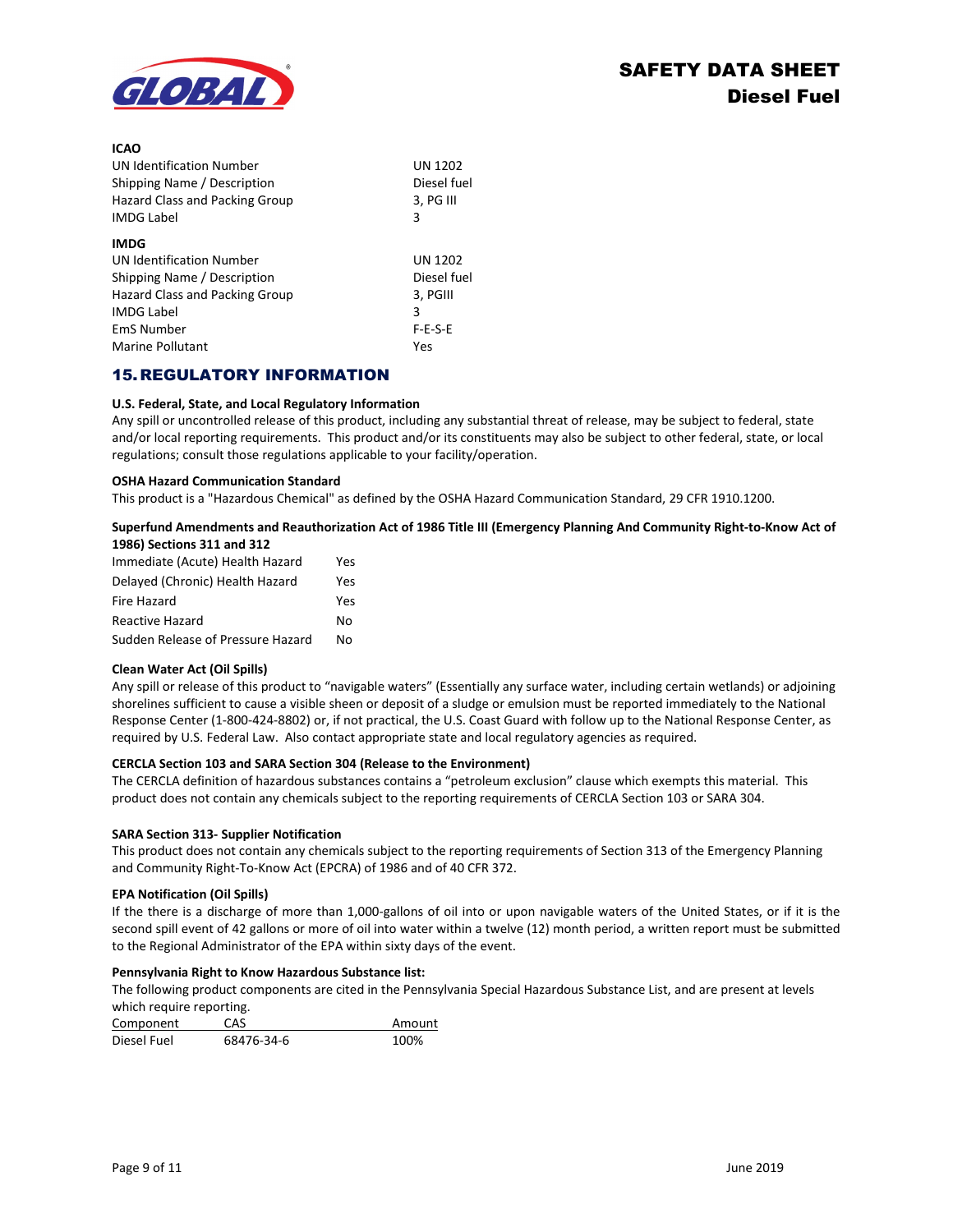

#### **New Jersey Right to Know Hazardous Substance list:**

The following product components are cited in the New Jersey Right to Know Hazardous Substance List, and are present at levels which require reporting.

| Component   | CAS        | Amount |
|-------------|------------|--------|
| Diesel Fuel | 68476-34-6 | 100%   |

**California Proposition 65 WARNING: This product contains chemicals known to the State of California to cause Cancer or Reproductive Toxicity.**

| Component   | CAS           | Amount    |
|-------------|---------------|-----------|
| Naphthalene | $91 - 20 - 3$ | $< 0.1\%$ |

#### **U.S. Toxic Substances Control Act**

All components of this product are on the TSCA Inventory or are exempt from TSCA Inventory requirements under 40 CFR 720.30.

#### **CEPA - Domestic Substances List (DSL)**

All substances contained in this product are listed on the Canadian Domestic Substances List (DSL) or are not required to be listed.

### **Canadian Regulatory Information (WHMIS)**

Class B3 – Combustible Liquid Class D2A – Materials causing other toxic effects. (Very Toxic)

# 16. OTHER INFORMATION

| Version                 | 5             |
|-------------------------|---------------|
| Issue Date              | June 26, 2019 |
| <b>Prior Issue Date</b> | May 20, 2016  |

#### **Description of Revisions**

Update viscosity information in Section 9. Update transportation information in Section 14 to clarify US DOT re-classification option as a Combustible Liquid.

### **Abbreviations**

|                                                                                                                                                                                                                                      |                                  | mL              | Milliliter                        |
|--------------------------------------------------------------------------------------------------------------------------------------------------------------------------------------------------------------------------------------|----------------------------------|-----------------|-----------------------------------|
| °F                                                                                                                                                                                                                                   | Degrees Fahrenheit (temperature) | mm <sup>2</sup> | Square millimeters                |
| $\prec$                                                                                                                                                                                                                              | Less than                        | mmHg            | Millimeters of mercury (pressure) |
| $\equiv$                                                                                                                                                                                                                             | Equal to                         | N/A             | Not applicable                    |
| $\geq$                                                                                                                                                                                                                               | Greater than                     | N/D             | Not determined                    |
| AP                                                                                                                                                                                                                                   | Approximately                    | ppm             | Parts per million                 |
| C                                                                                                                                                                                                                                    | Centigrade (temperature)         | sec             | Second                            |
| kg                                                                                                                                                                                                                                   | Kilogram                         | ug              | <b>Micrograms</b>                 |
| L                                                                                                                                                                                                                                    | Liter                            |                 |                                   |
| mg                                                                                                                                                                                                                                   | <b>Milligrams</b>                |                 |                                   |
|                                                                                                                                                                                                                                      |                                  |                 |                                   |
| $\blacksquare$ . The contract of the contract of the contract of the contract of the contract of the contract of the contract of the contract of the contract of the contract of the contract of the contract of the contract of the |                                  |                 |                                   |

| American Conference of Governmental     | <b>CERCLA</b> | Comprehensive Emergency Response,            |
|-----------------------------------------|---------------|----------------------------------------------|
| Industrial Hygienists                   |               | Compensation, and Liability Act              |
| American Industrial Hygiene Association | <b>DOT</b>    | U.S. Department of Transportation            |
| <b>Action Level</b>                     | EC50          | <b>Ecological concentration 50%</b>          |
| American National Standards Institute   | EPA           | U.S. Environmental Protection Agency         |
| American Petroleum Institute            | <b>ERPG</b>   | <b>Emergency Response Planning Guideline</b> |
| <b>Chemical Abstract Service</b>        | <b>GHS</b>    | <b>Global Harmonized System</b>              |
|                                         |               |                                              |